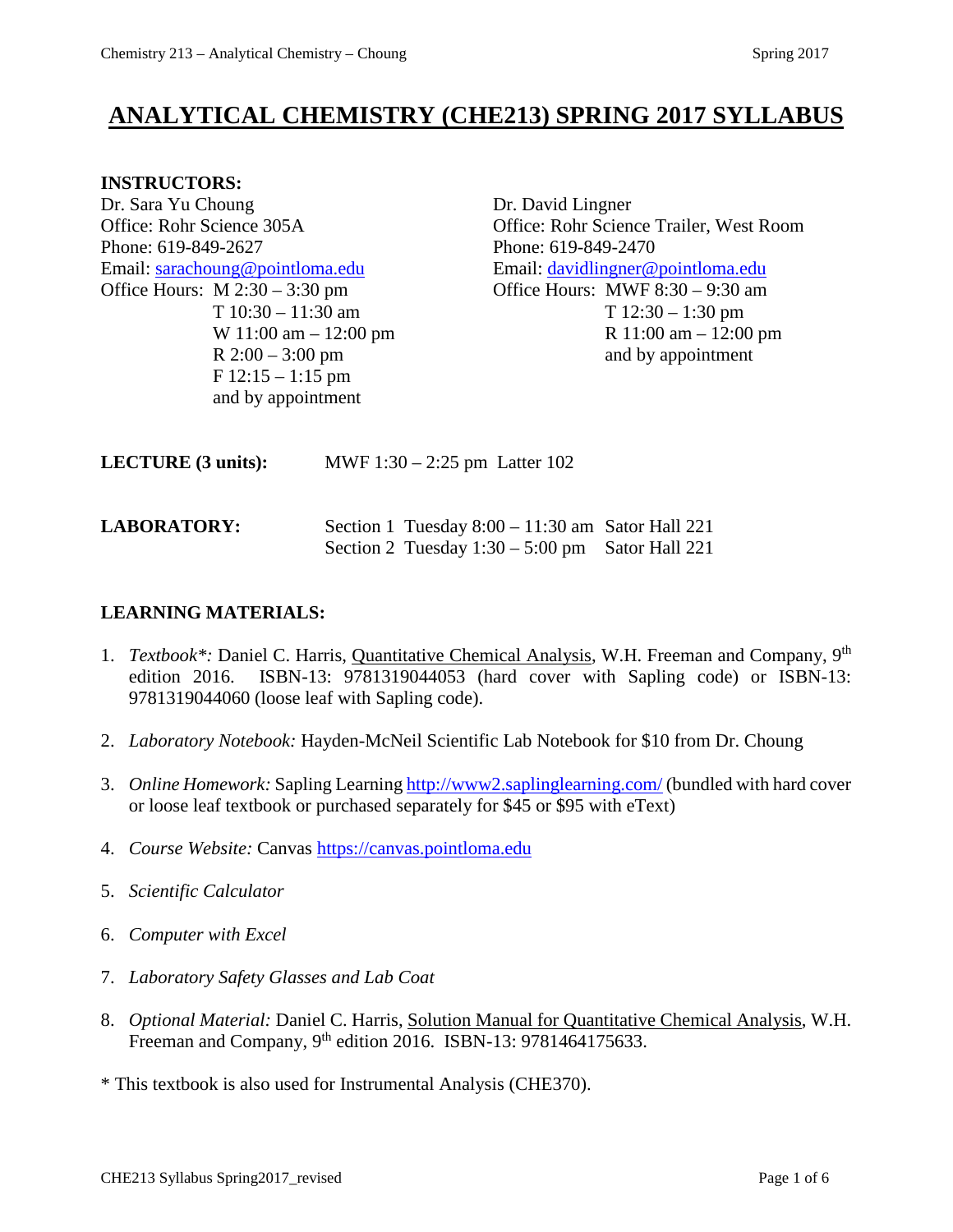## **COURSE DESCRIPTION:**

Examination of the theories and techniques of quantitative chemical analysis, with some emphasis on instrumental methods. Classical methods such as gravimetry, titrimetry, spectroscopy, electrochemistry, and chromatography will be discussed and used.

## **LEARNING OUTCOMES:**

At the end of this course, students will be able to:

- Evaluate analytical data by determining error and uncertainty and using statistical methods such as the F test, t test, paired t test, and Q test.
- Solve equilibrium problems related to precipitation, acid-base, complexation, and oxidationreduction reactions.
- Understand the concepts of various gravimetric methods such as precipitation, volatilization, and particulate gravimetry.
- Explain the principles of titrimetric methods including acid-base, complexometric, redox, and precipitation titrations.
- Understand the concepts of various spectroscopic and electrochemical methods.
- Perform analytical laboratory techniques related to the topics listed above.

Program Learning Outcomes: ENVS PLO 2 will be assessed directly using the ACS Analytical Chemistry Exam.

#### **PREREQUISITE:** One year of General Chemistry

## **EVALUATION:**

The activities described above will contribute to your total course grade according to the following:

| Lecture Examinations (4)                            | 40% |
|-----------------------------------------------------|-----|
| Homework                                            | 10% |
| Quizzes, Pre-Class Assignments, In-Class Activities | 10% |
| Lecture Final Examination                           | 10% |
| Laboratory Work                                     | 20% |
| <b>Laboratory Final Examination</b>                 | 10% |

Letter grades will be assigned at the end of the course according to the following approximate scale:

| A             | $90 - 100\%$ |
|---------------|--------------|
| R             | $80 - 89\%$  |
| $\mathcal{C}$ | $70 - 79\%$  |
| D             | $60 - 69\%$  |
| NC/F          | $< 60\%$     |

 $(+)$  and  $(-)$  grades will be assigned within each bracket except there is no A+ grade.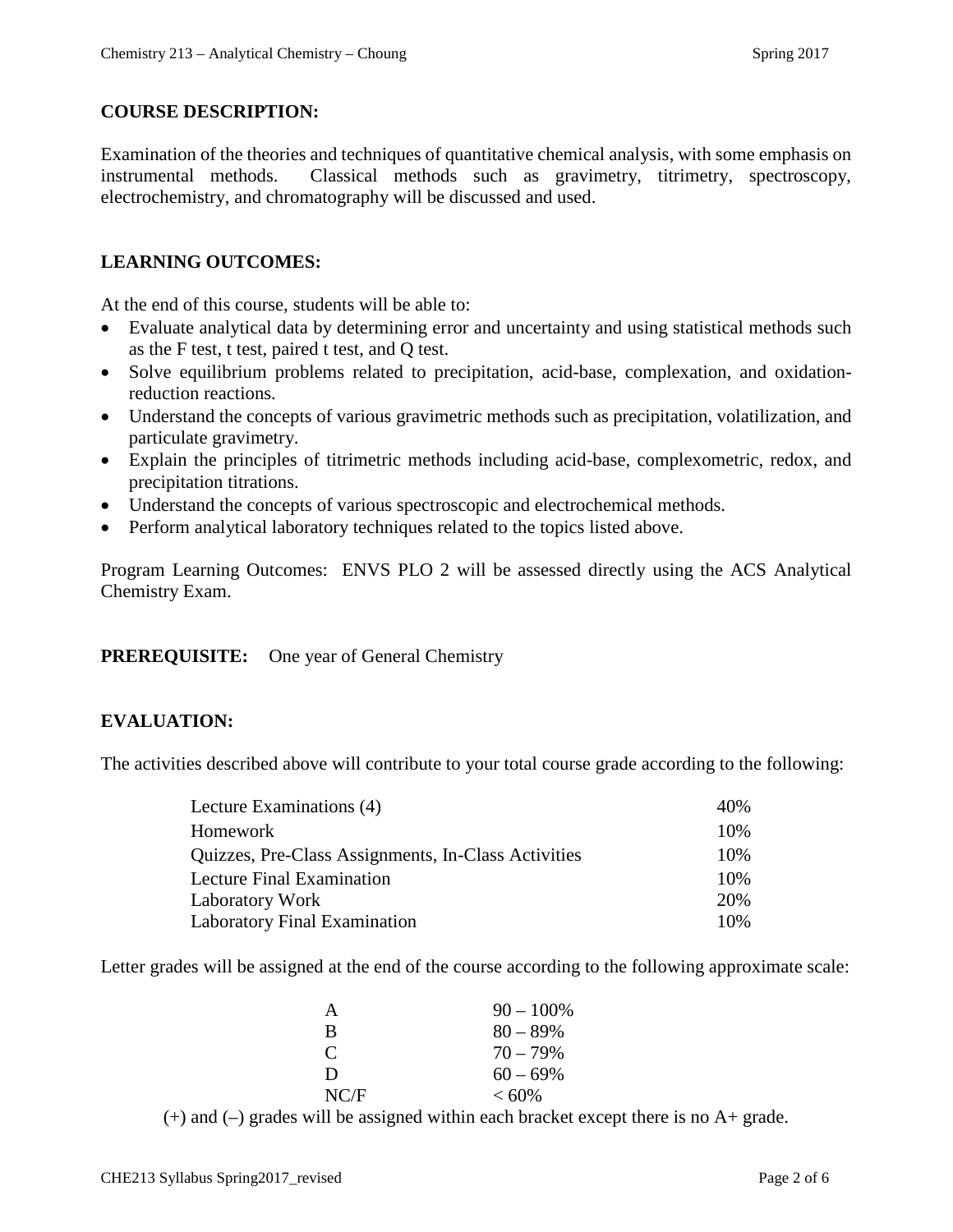## **ADMINISTRATION:**

- 1. Attendance and Participation: You are responsible for all the material and announcements covered during lecture and lab. Regular and punctual attendance at all classes is considered essential to optimum academic achievement. If the student is absent from more than 10 percent of class meetings, the faculty member can file a written report which may result in de-enrollment. If the absences exceed 20 percent, the student may be de-enrolled without notice until the university drop date or, after that date, receive the appropriate grade for their work and participation. See [Academic Policies](http://catalog.pointloma.edu/content.php?catoid=18&navoid=1278) in the Undergraduate Academic Catalog.
- 2. The use of portable electronic devices (phones, laptops, iPods, etc.) not related to the course is not permitted in the classroom or lab.
- 3. Online Homework: Homework will be assigned regularly through Sapling Learning [\(http://www2.saplinglearning.com/](http://www2.saplinglearning.com/) course ID: Point Loma Nazarene University - CHE 213 - Spring17 – CHOUNG). Go to<http://bit.do/studentinstructions> for instructions on how to enroll in the course site. If you have any technical problems or grading issues, please fill out the support request form at <http://www.macmillanlearning.com/Catalog/techsupport> for assistance from Sapling's dedicated student support team.
- 4. Successful completion of the homework is essential in mastering the course material. Late assignments will not be accepted.
- 5. Pre-Class Assignments, In-Class Activities and Quizzes: Pre-class assignments and in-class activities will be assigned and collected throughout the course. Quizzes will be given periodically throughout the course covering either the reading assignment or material already discussed in class. The lowest pre-class assignment, in-class activity or quiz score will be discarded when final grades are computed.
- 6. Exams: Four lecture exams, a lecture final exam, and a laboratory final exam will be given during the course. Make-up exams will be arranged only if the instructor is contacted prior to the scheduled exam time and then only if you present an institutionally valid excuse.
- 7. Laboratories: Attendance is mandatory at all laboratory sessions. If you must miss a lab for a valid reason, you should make prior arrangements with the instructor to see if you can attend the other lab section. A lab absence will result in a zero on that lab report and lab quiz. Experiments will be performed either individually, with a partner, or in a group. Each partner/group member must keep a record of their work in their own laboratory notebook to submit individually. Each partner must independently weigh samples, carry out titrations, etc. They cannot work together by participating in a joint titration, etc., with one partner functioning as a guide/consultant. Each partner must report at least one determination in the final value. Separate, individual lab notebook pages or a formal lab report will be submitted by each student. Each lab grade will be based on lab notebook entries, the accuracy and precision of the quantitative unknown determinations, or formal lab report. Lab quizzes will be given at the beginning of each new experiment, covering both the old and new experiments. Late labs will be penalized by deducting 10% for every day past the due date.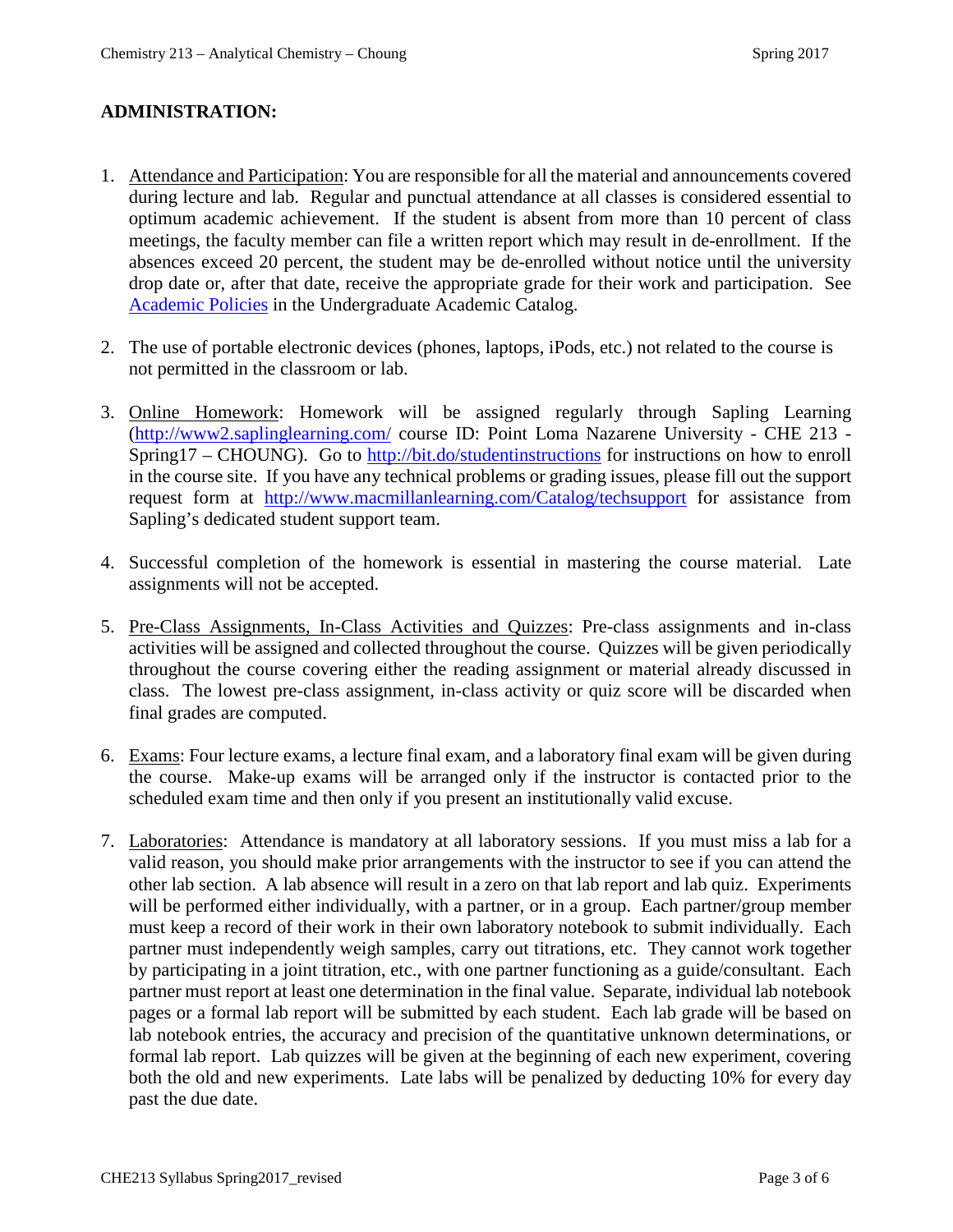## **OTHER MATTERS:**

Academic Accommodations Policy: If you have a diagnosed disability, please contact PLNU's Disability Resource Center (DRC) within the first two weeks of class to demonstrate need and to register for accommodation by phone at 619-849-2486 or by e-mail at **DRC@pointloma.edu**. See [Disability Resource Center](http://www.pointloma.edu/experience/offices/administrative-offices/academic-advising-office/disability-resource-center) for additional information.

Academic Honesty Policy: Students should demonstrate academic honesty by doing original work and by giving appropriate credit to the ideas of others. Academic dishonesty is the act of presenting information, ideas, and/or concepts as one's own when in reality they are the results of another person's creativity and effort. A faculty member who believes a situation involving academic dishonesty has been detected may assign a failing grade for that assignment or examination, or, depending on the seriousness of the offense, for the course. Faculty should follow and students may appeal using the procedure in the university Catalog. See [Academic Policies](http://catalog.pointloma.edu/content.php?catoid=18&navoid=1278) for definitions of kinds of academic dishonesty and for further policy information.

Final Examination Policy: Successful completion of this class requires taking the final examination **on its scheduled day**. The final examination schedule is posted on the [Class Schedules](http://www.pointloma.edu/experience/academics/class-schedules) site. No requests for early examinations or alternative days will be approved.

PLNU Copyright Policy: Point Loma Nazarene University, as a non-profit educational institution, is entitled by law to use materials protected by the US Copyright Act for classroom education. Any use of those materials outside the class may violate the law.

PLNU Mission: Point Loma Nazarene University exists to provide higher education in a vital Christian community where minds are engaged and challenged, character is modeled and formed, and service becomes an expression of faith. Being of Wesleyan heritage, we aspire to be a learning community where grace is foundational, truth is pursued, and holiness is a way of life.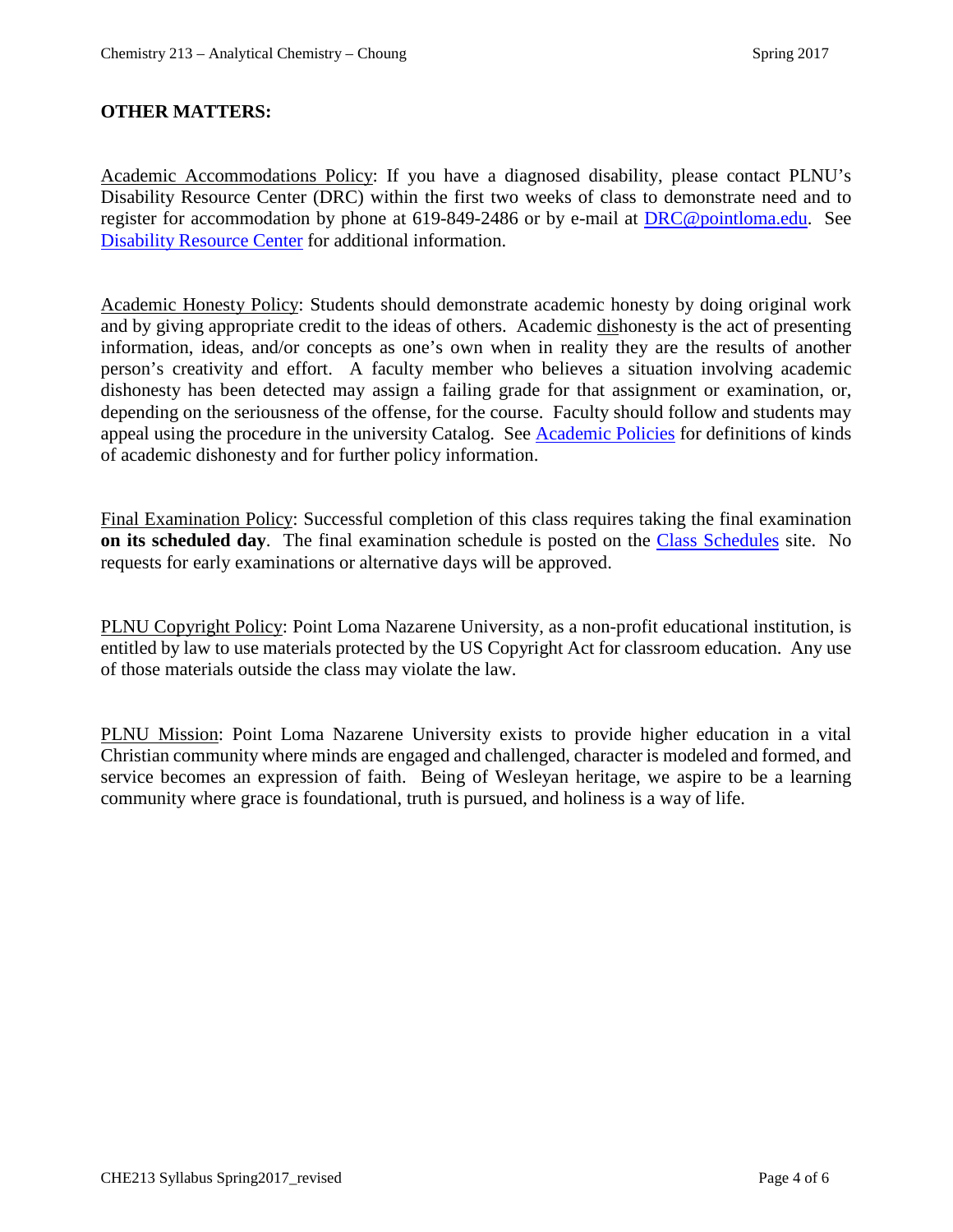## **CHEMISTRY 213 CLASS SCHEDULE**

| <b>DATE</b>               | <b>LECTURE TOPICS</b>                                                                   | <b>CHAPTERS</b>  | LABORATORY*                                                                    |  |
|---------------------------|-----------------------------------------------------------------------------------------|------------------|--------------------------------------------------------------------------------|--|
| 1/10(T)                   | Overview of Course and Syllabus<br>The Analytical Process                               | $\boldsymbol{0}$ | No Lab                                                                         |  |
| $1/11$ (W)                | <b>Chemical Measurements</b>                                                            | $\mathbf{1}$     |                                                                                |  |
| $1/13$ (F)                | <b>Chemical Measurements</b>                                                            | $\mathbf{1}$     |                                                                                |  |
| $1/16$ (M)                | No Class - Martin Luther King Jr. Day                                                   |                  | Introduction and Check-in<br><b>Preparing Solutions</b>                        |  |
| $1/18$ (W)                | Tools of the Trade                                                                      | $\overline{2}$   |                                                                                |  |
| $1/20$ (F)                | <b>Experimental Error</b>                                                               | 3                |                                                                                |  |
| $1/23$ (M)                | <b>Statistics</b>                                                                       | $\overline{4}$   | <b>Statistical Evaluation of Acid-Base</b>                                     |  |
| $1/25$ (W)                | <b>Statistics</b>                                                                       | $\overline{4}$   | Indicators                                                                     |  |
| $1/27$ (F)                | <b>Statistics</b>                                                                       | $\overline{4}$   | <i>(Preparing Solutions Due)</i>                                               |  |
| $1/30$ (M)                | <b>Statistics</b>                                                                       | $\overline{4}$   |                                                                                |  |
| $2/1$ (W)                 | <b>Quality Assurance and Calibration Methods</b>                                        | 5                | <b>Statistical Evaluation of Acid-Base</b><br>Indicators                       |  |
| $2/3$ (F)                 | EXAM#1                                                                                  | $0 - 4$          |                                                                                |  |
| $2/6$ (M)                 | <b>Forensic Chemistry</b><br>Dean Kirby<br>(Drug Enforcement Administration)            |                  | Bulk Drug Analysis Using IR and<br><b>HPLC</b><br>(Statistical Evaluation Due) |  |
| $2/8$ (W)                 | <b>Quality Assurance and Calibration Methods</b>                                        | 5                |                                                                                |  |
| $2/10$ (F)                | <b>Quality Assurance and Calibration Methods</b>                                        | 5                |                                                                                |  |
| $2/13$ (M)                | <b>Sample Preparation</b>                                                               | 28               | Photometric Detection of<br>Manganese in Steel                                 |  |
| $2/15$ (W)                | <b>Sample Preparation</b>                                                               | 28               |                                                                                |  |
| $2/17$ (F)                | Chemical Equilibrium                                                                    | 6                | (Bulk Drug Analysis Due)                                                       |  |
| $2/20$ (M)                | Chemical Equilibrium                                                                    | 6                | Re-Design of Photometric<br>Detection of Manganese in Steel                    |  |
| $2/22$ (W)                | Chemical Equilibrium                                                                    | 6                |                                                                                |  |
| $2/24$ (F)                | <b>No Class</b>                                                                         |                  |                                                                                |  |
| $2/27$ (M)                | Drug Purification/Processing/Manufacturing<br>Elyse Engle (Ionis Pharmaceuticals, Inc.) |                  | Tour of Ionis Pharmaceuticals, Inc.<br>in Carlsbad                             |  |
| $3/1$ (W)                 | <b>EXAM#2</b>                                                                           | 5, 6, 28         | (Photometric Detection and<br>Photometric Re-Design Due Friday<br>3/3)         |  |
| $3/3$ (F)                 | Let the Titrations Begin                                                                | 7                |                                                                                |  |
| $3/6$ (M) –<br>$3/10$ (F) | <b>No Class – Spring Break</b>                                                          |                  |                                                                                |  |